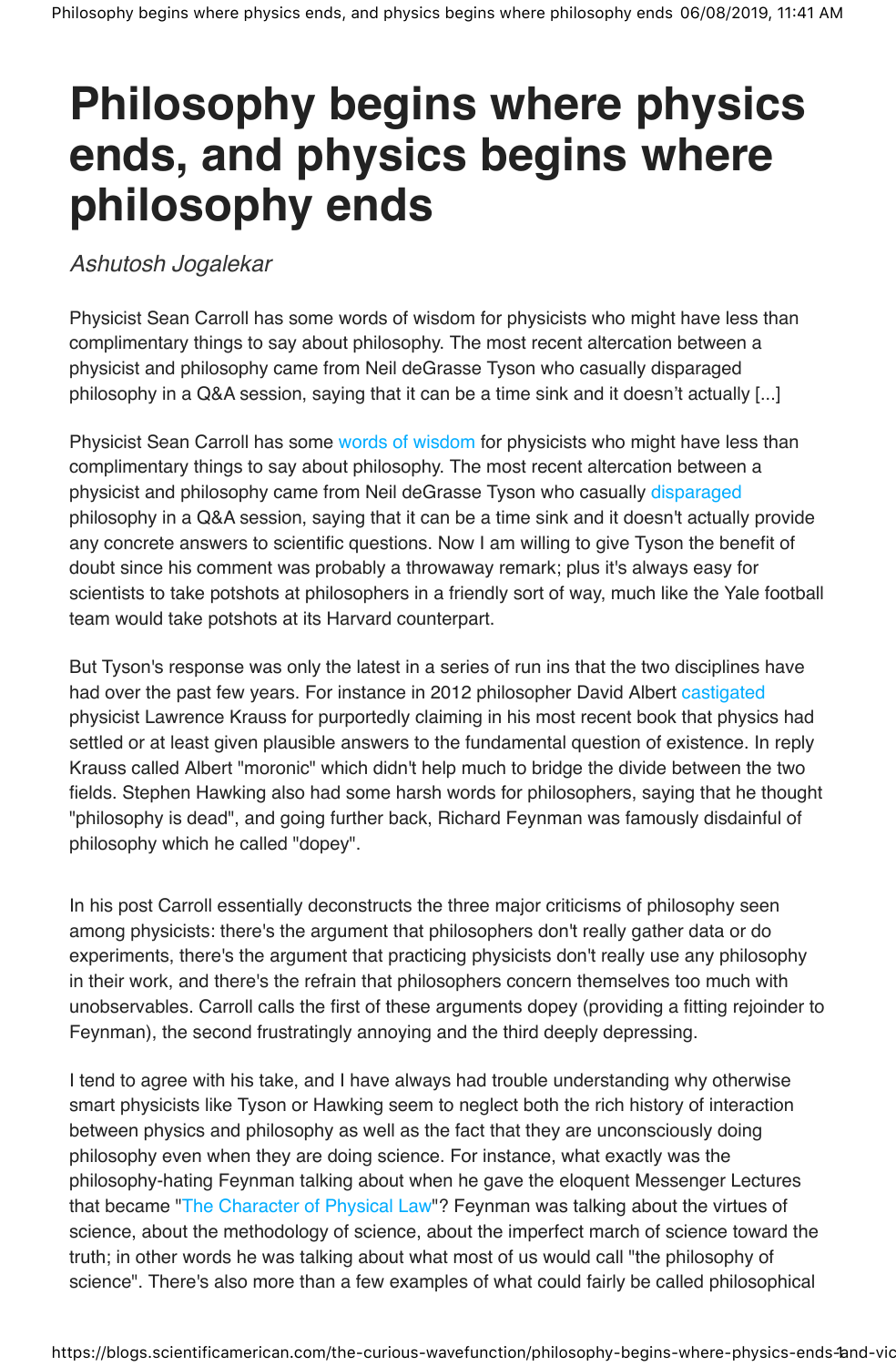musings even in the technical "Feynman Lectures on Physics". Even Tyson, when he was talking about the multiverse and quantum entanglement in "Cosmos" was talking philosophically.

I think at least part of the problem here comes from semantics. Most physicists don't explicitly try to falsify their hypotheses or apply positive heuristics or keep on looking for paradigms shifts in their daily work, but they are doing this unconsciously all the time. In many ways philosophy is simply a kind of meta, higher level look at the way science is done. Now sometimes philosophers of science are guilty of thinking that science in fact fits the simple definitions engendered by this meta level look, but that does not mean these frameworks are completely inapplicable to science, even if they may be messier than what they appear on paper. It's a bit like saying that Newton's laws are irrelevant to entities like black holes and chaotic systems because they lose their simple formulations in these domains.

My take on philosophy and physics is very simple: Philosophy begins where physics ends, and physics begins where philosophy ends. And I believe this applies to all of science.

I think there are plenty of episodes in the history of science that support this view. When science was still in a primitive state, almost all musings about it came first from Greek philosophers and later from Asian, Arab and European thinkers who were called "natural philosophers" for a reason. Anyone who contemplated the nature of earthly forces, wondered what the stars were made up of, thought about whether living things change or are always constant or pondered if there is life after death was doing philosophy. But he or she was also squarely thinking about science since we know for a fact that science has been able to answer these philosophical questions in the ensuing five hundred years. In this case philosophy stepped in where the era's best science ended, and then science again stepped in when it had the capacity to answer these philosophical questions.

As another example, consider the deep philosophical questions about quantum mechanics pondered by the founders of quantum mechanics, profound thinkers like Bohr, Einstein and Heisenberg. These men were brilliant scientists but they were also bona fide philosophers; Heisenberg even wrote a readable book called "Physics and Philosophy". But the reason why they were philosophers almost by default is because they understood that quantum mechanics was forcing a rethinking about the nature of reality itself that challenged our notions not just about concrete entities like electrons and photons but also about more ethereal ones like consciousness, objectivity and perception. Bohr and Heisenberg realized that they simply could not talk about these far flung implications of physics without speaking philosophically. In fact some of the most philosophical issues that they debated, such as quantum entanglement, were later validated through hard scientific experiments; thus, if nothing else, their philosophical arguments helped keep these important issues alive. Even among the postwar breed of physicists (many of whom were of the philosophy-averse, "shut up and calculate" type) there were prominent philosophers like John Wheeler and David Bohm, and they again realized the value of philosophy not as a tool for calculation or measurement but simply as a guide to thinking about hazy issues at the frontiers of science. In some sense it's a good sign then when you start talking philosophically about a scientific issue; it means you are really at the cutting edge.

The fact of the matter - and a paradox of sorts - is that science grows fastest at its fringes,